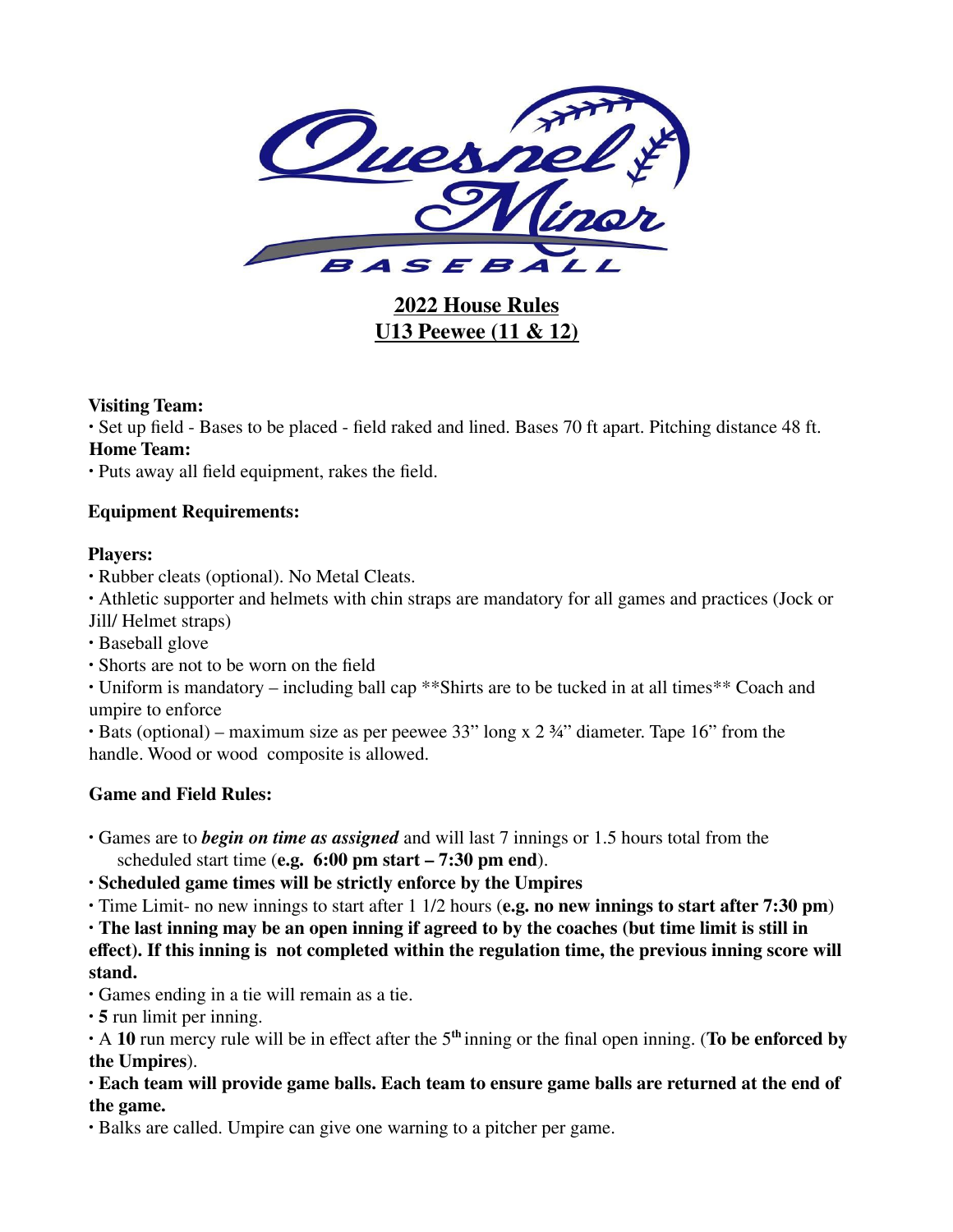## **Base Stealing Rules:**

- ∙ Lead offs and stealing are allowed.
- ∙ Stealing is allowed, NOTE:
- ∙ No stealing bases, or advance on passed ball or overthrow, if a team has an 8 run lead.
- ∙ Slide and avoid rule is in effect.

# **Pitching**

- ∙ A maximum of 8 warm up pitches are allowed when a pitcher is replaced in an inning under normal play. If a pitcher is replaced due to injury the replacement pitcher may have as many pitches as needed to warm up at the discretion of the umpire.
- ∙ No fake throw to first or third by pitcher while touching the pitching rubber, this will be considered a Balk. (as per Official Rules of Baseball 8.05)

## **From 2021 BC Minor Rule Book, Rule 24 (Spring Season)**

## **24.01 Number of Pitches and Required Rest**

**13U**  $1-35$  pitches = no rest

 $36-55$  pitches = 2 nights rest

56-75 pitches  $=$  3 nights rest

Note #1: Pitches thrown in warm-up, bullpen, or ruled no pitch by the umpire because time was called prior to the pitch, or thrown when ruled no pitch due to a balk do not count towards pitch count. Note #2: Pitch count is recorded after each game. A pitcher who requires rest after the first game of the day cannot pitch in the second game. Example: A 15U (Bantam) AAA pitcher who throws 50 pitches in game one is ineligible to pitch in game two.

Note #3: "If a pitcher has two appearances on the same day his total pitch count for the day is combined for the purpose of rest. Example 1: A 15U (Bantam) AAA pitcher who throws 30 pitches in game one and 40 pitches in game two has thrown 70 pitches for the day and requires 2 nights rest. Note #4: "The following is a definition of a night's rest. Example: Pitcher requires three nights rest after throwing a 1PM game on a Sunday. Pitcher rests Sunday night, Monday night, and Tuesday night and can pitch when he wakes up on Wednesday morning. Note #5 The total number of pitches thrown by an ambidextrous pitcher are counted for the purpose of calculating pitch count, regardless of which arm or combination there-of is throwing

# **24.02 Exceeding Limits to Finish Batter**

A pitcher is permitted to exceed the maximum limit (for a day) to complete pitching to a batter.

Note #1: Example #1: Pitcher starts a hitter at 43 pitches. At the end of the hitter the pitcher has thrown 47 pitches and the pitcher is removed. The pitcher's pitch count is recorded as 47 and he requires two nights rest. Example 2: Pitcher starts a hitter at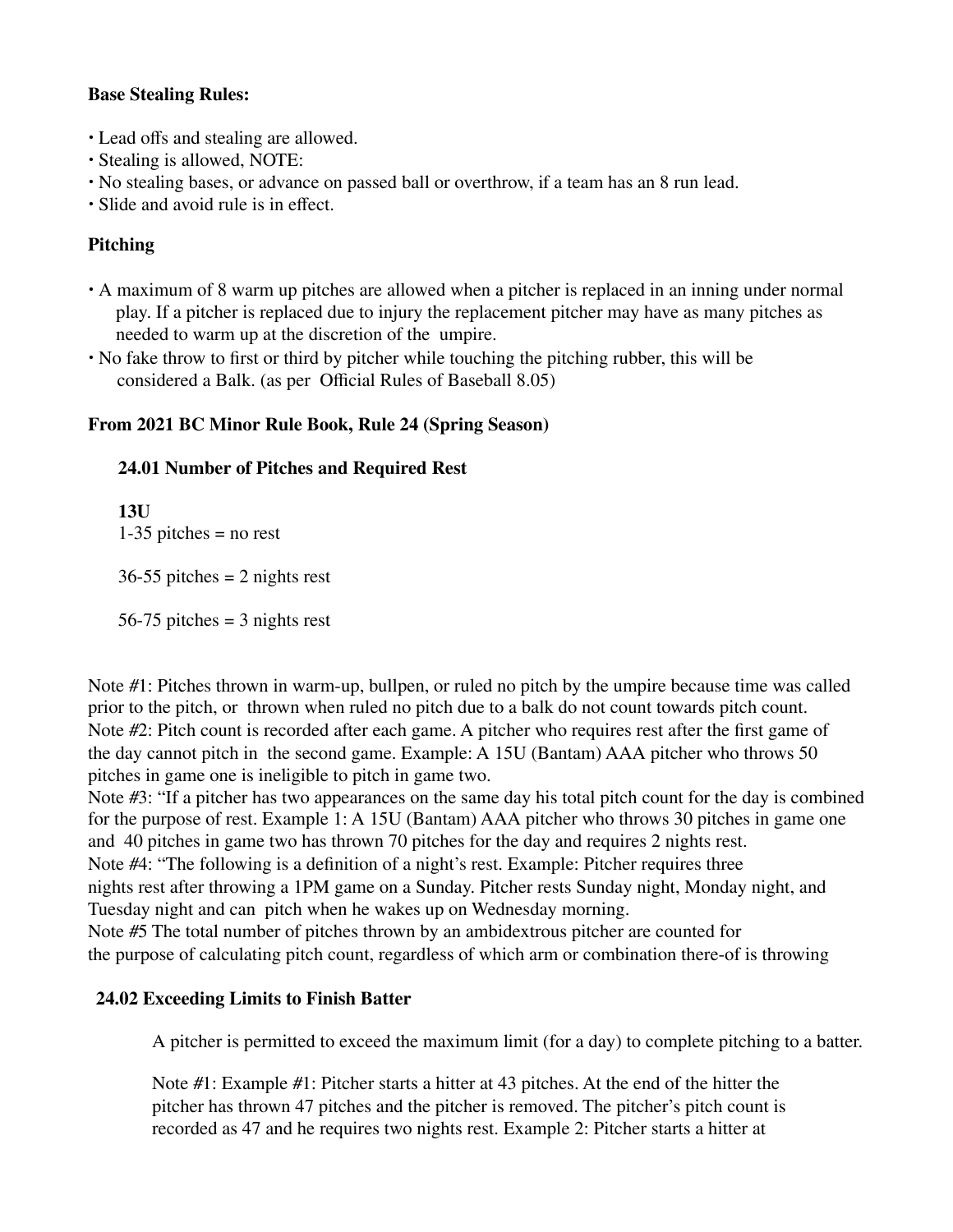93pitches. At the end of the hitter the pitcher has thrown 97 pitches. The pitcher must be removed and his pitch count is recorded as 95.

## **24.03 Pitching on Consecutive Days**

Pitchers are not permitted to pitch on four (4) consecutive days. A player can only pitch on a third (3rd) consecutive day if ALL the following conditions are met....

- (i) Games are during Spring Tournaments, Summer, Single Seasons or Provincials
- (ii) His/her total pitch count on the 2 previous days does not exceed Spring "no rest" limit during Spring and does not exceed the Single Season or Summer Season "no rest" limit for his/her Division as defined under Rule 24.01.

Example: A 13U pitcher may only pitch on a 3rd day, if his/her combined total for days 1 and 2 does not exceed 35 pitches.

### **24.04 Pitching and Catching on the same day**

Pitching and catching on the same day is permitted at all age divisions in league and championship play between B.C.B.A. teams unless a tournament is a Western or National hosted in BC, in which case the current Canadian Baseball Rule applies.

**NOTE:** QMBA in house rule is the pitcher and catcher may not swap positions in the same defensive inning, the switch must be made between innings, this to avoid delays in the game while the catching gear is changed.

### **24.06 Pitcher Removed**

A pitcher may not pitch twice in the same game. A pitcher who is removed for a pinch hitter or pinch runner during an offensive inning is considered to have been removed from the game as a pitcher for the purpose of this rule. A coach will be permitted to make a second trip to his/her pitcher during the same batter (if the pitcher's pitch count is approaching the minimum rest requirement) to make a pitching change.

**NOTE:** Once a pitcher has been removed from the mound and replaced by a player on the bench the original player may not pitch again in the same game.

**NOTE:** A pitcher may pitch twice in the same inning. The pitcher may change positions with any position, except catcher, in the same inning and then switch back again. This is only allowed once per inning. If the replacement pitcher starts the next inning the original pitcher may not pitch again in the same game.

## **Players:**

- ∙ All players bat.
- ∙ Unlimited entry.
- No player shall sit more than 1 consecutive innings.
- ∙ No player shall sit twice until all players have sat at least once, during schedule
- ∙ All players must have the opportunity to play at all positions, if capable or are

safe to do so. **Coaches:**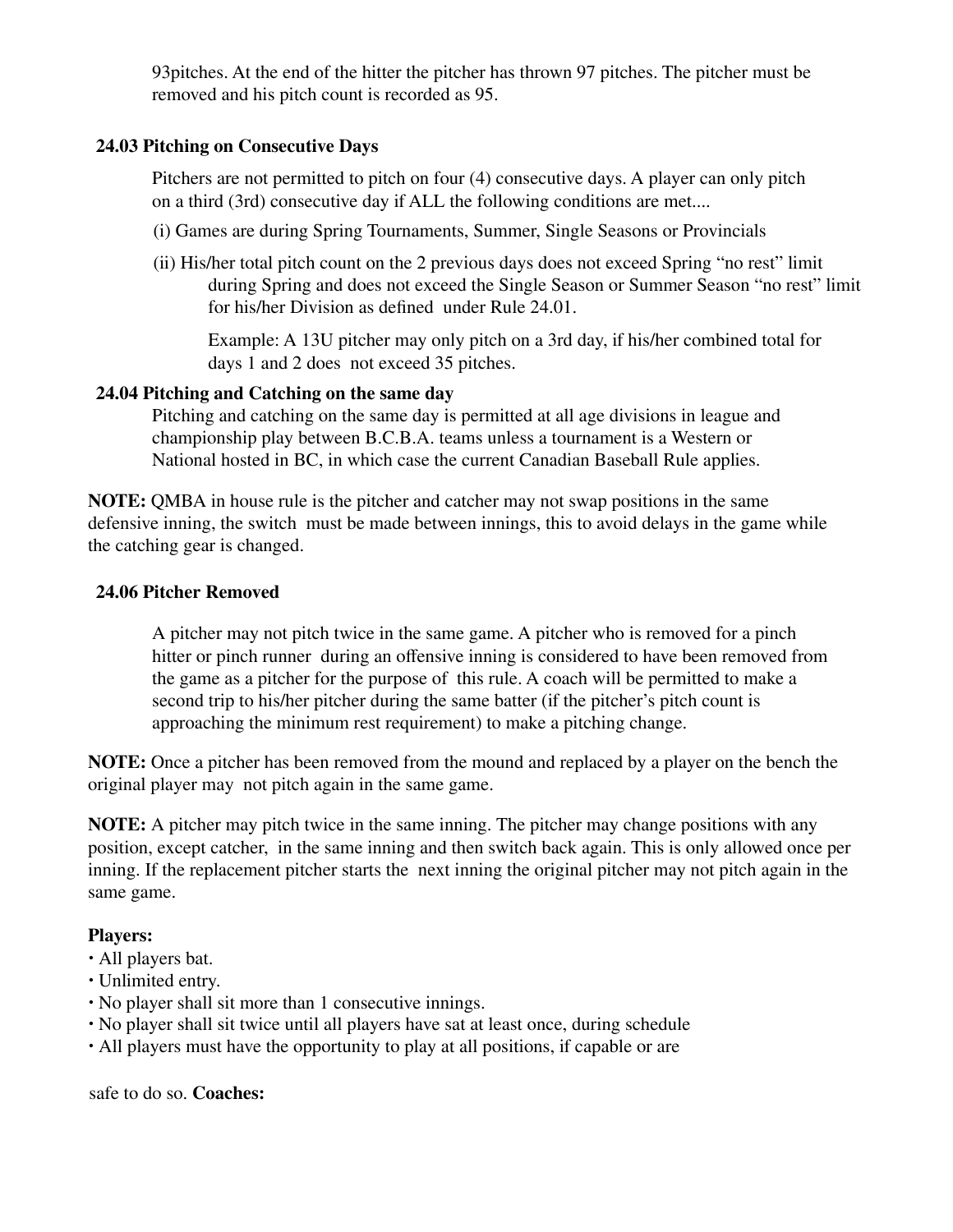## ∙ **Arguing with umpires, or other coaches will not be tolerated**

### **BC Minor rule for approaching the umpires as per Sec. 13.11:**

# **13.11 Non-Confrontational or Verbal Abuse between Coaches, Players and Umpires (All Divisions) Divisions)**

Coaches **may** call time and calmly approach an umpire to:

- (a) Request an interpretation of a rule and/or respectfully communicate to the umpire the rule that the coach believes applies to the situation.
- (b) Request an explanation of a judgement call for the purpose of understanding what the umpire actually judged to have happened on a play in order to determine if the umpire applied the correct rule.
- (c) Request that an umpire seek help from his partner on a play where an umpire typically may get help (such as a dropped ball, rule interpretation, pulled foot, etc.). The umpire is not required to get help and his decision to get help cannot be argued.
- (d) Make a substitution
- (e) Raise a safety concern

Coaches, Players and spectators **may NOT**:

- (a) Argue any judgement call by an umpire
- (b) Make any comments regarding balls and strikes
- (c) Request an interpretation of a rule, an explanation of a judgement call, or request any umpire get help by yelling to the umpire form the coach's box or dugout or on the way to speak to the umpire
- (d) Argue any call by making comments to a third party
- (e) Make any gesture that shows public disagreement with an umpire's decision
- ∙ Coaches are responsible to control their own team players, parents and fans.

∙ Fans abusing umpires or coaches can result in team forfeit. Forfeit score is 7-0. No game played once forfeited. ∙ Home team coach is responsible for stands and controlling parents. Once the coach is warned by umpire to control stands, the coach has 2 minutes to resolve any issue by removing problem or else forfeit.

∙ Sign umpire timesheet.

### **Team Duties:**

- ∙ Each team supplies one scorekeeper for their team.
- ∙ In the event umpires are not scheduled for the game or unavailable, the home team will supply the plate umpire and the visiting team will be responsible for the 1st base umpire.

### **Scores and Scorebooks:**

∙ Scorebooks are to be maintained by all teams.

∙ All Score sheets are kept by the Coaches and turned into the Division Coordinators at the end of the season.

∙ Umpires to get a game slip signed by both coaches, then submit for payment.

### **No tobacco products on or off the field, this includes all spectators.**